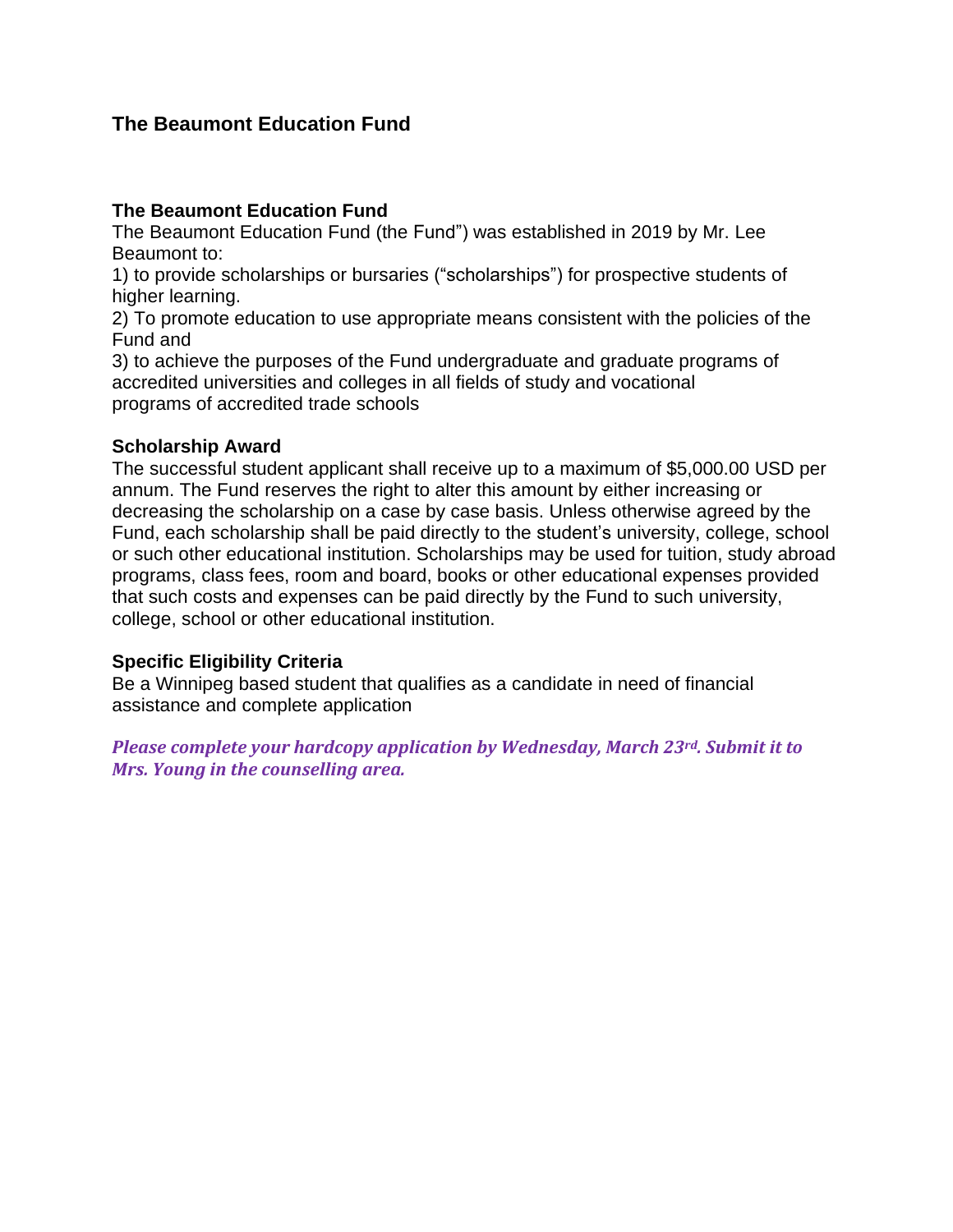### **Student Application**

The spirit of the Beaumont Educational Fund is to offer qualifying students financial support that will have a positive and lasting impact for not just the student but also for building the leaders and community builders for the future. We believe education is the foundation that will allow us to grow as individuals and as a society as a whole.

# **Our Values**

**Integrity Honesty Community Competitive Committed Diligent** 

## **Getting to know you**

The purpose of the questions task below is to allow us to gain some insight into who you are. While academic performance is important, we want to make decisions for support based on the whole person.

### **The Assignment-500 word essay**

We would like to you to provide us with a 250 word essay that talks about your values and when you think about what we have stated as our core values, how do they differ, how are they the same?

We would like the remaining 250 words to cover off your vision of the future, where do you see yourself in 5 years. Think about what it will take to be successful and what does that success look like to you? I am successful when….The Fund should recognize you for support because? These are just a few things to consider but the object of this aspect of the essay is to hear from you and about you.